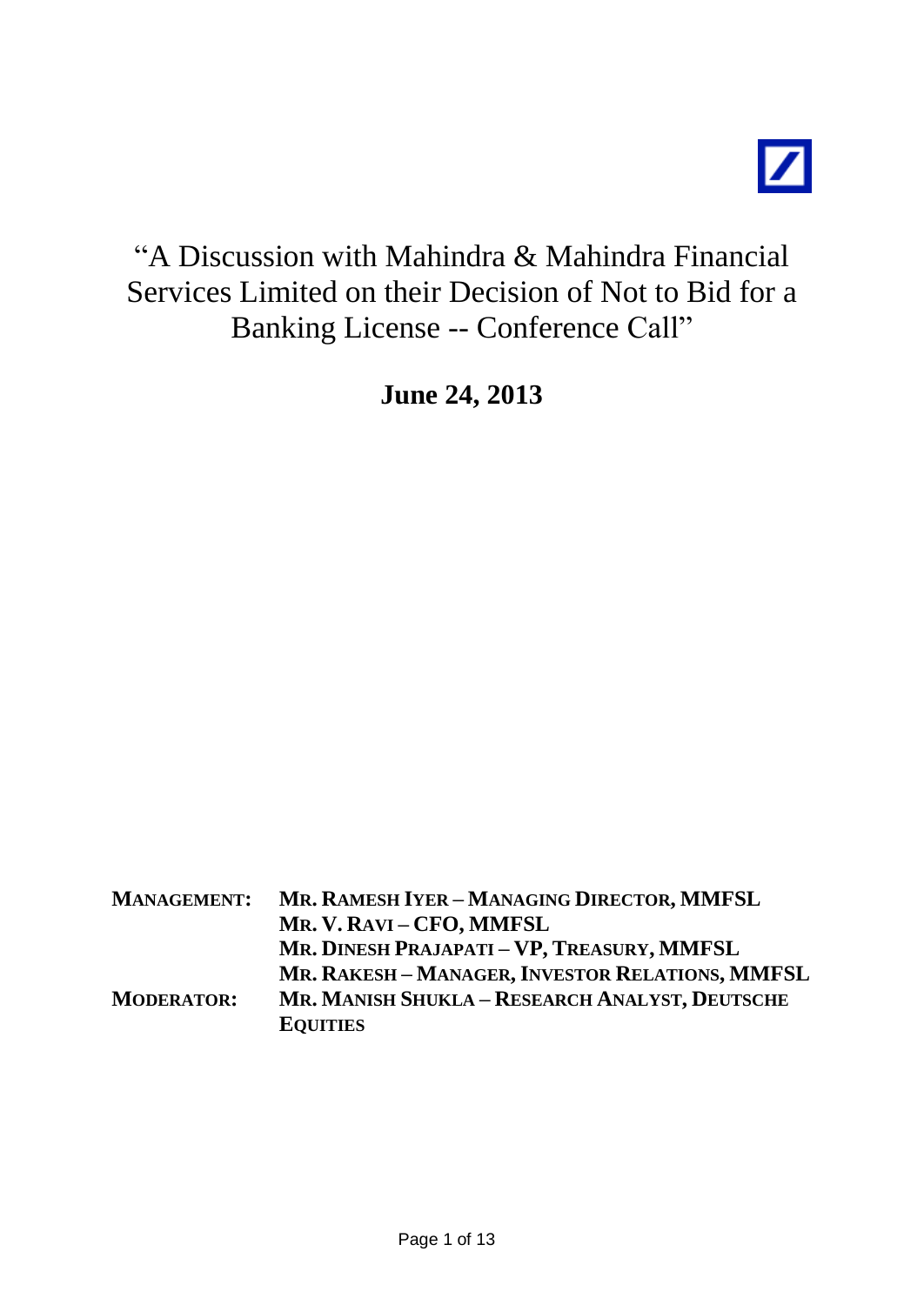

**Moderator** Ladies and gentlemen, good day and welcome to the conference call of Mahindra & Mahindra Financial Services Limited hosted by Deutsche Equities. As a reminder, for the duration of the conference, all participants' lines are in listen-only mode, there will be an opportunity for you to ask questions at the end of today's presentation. Should you need assistance during this conference call, please signal an operator by pressing '\*' and then '0' on your touchtone phone. Please note that this conference is being recorded. I would now like to hand the conference over to Mr. Manish Shukla. Thank you. And over to you sir.

**Manish Shukla** Good evening, everyone. I welcome you all on behalf of Deutsche Equities. We are pleased to host the senior management of Mahindra & Mahindra Financial Services for this call. As you would be aware, today afternoon, the board of MMFS decided not to apply for the banking license. So we will be hearing from Mr. Ramesh Iyer and his senior management colleagues as to what was the thought process behind that. I would like to now hand over the call to Mr. Iyer.

**Ramesh Iyer** Good afternoon. This is Ramesh Iyer. And I have with me V. Ravi -- our CFO, we have Dinesh Prajapati -- our VP, Treasury and we have Rakesh -- our Investor Relations Manager. We thought this call would be useful in terms of sharing with you on what was the thought process that went through in our board and deliberation and discussions, and at the end of it surely we can have questions.

> We looked at this opportunity of the banking license which has been in the news for quite some time from the time the original draft guidelines came in, then subsequently the guidelines were announced, and we were given an opportunity then to put out what are the clarifications that we wanted, and then there was a clarification issued on  $3<sup>rd</sup>$  June by the Reserve Bank of India. That is the time all of us kind of got together once again internally as an organization to review this opportunity even more in detail. Until the clarifications had come in, the guidelines had certain challenges in itself, but we still thought that once we put in a request of our clarification, possibly some of the answers would come out, which will help us understand the scenario better.

> Just to give a little background, as you all know, we are now a very large NBFC with a very large asset base, very deep rural reach and we continue to maintain our growth trajectory in that market growing even bigger, and therefore the clear decision point for us was if you were to convert this NBFC into a bank or if you were to float a bank by this NBFC, then one had to understand what really would be the outcome of the current NBFC as a format.

> Our understanding is the way the retail business or vehicles, tractors, commercial vehicles, second-hand vehicles, etc., are done, clearly we do see that NBFC is the right format or a wellsuited format for carrying out a business of that nature, because all said and done these are retail businesses, where the success of the business is also through a very efficient recovery mechanism and both lending and recovery is well done only if you are very close to the customer and therefore deeper penetration, opening more branches is the real fundamental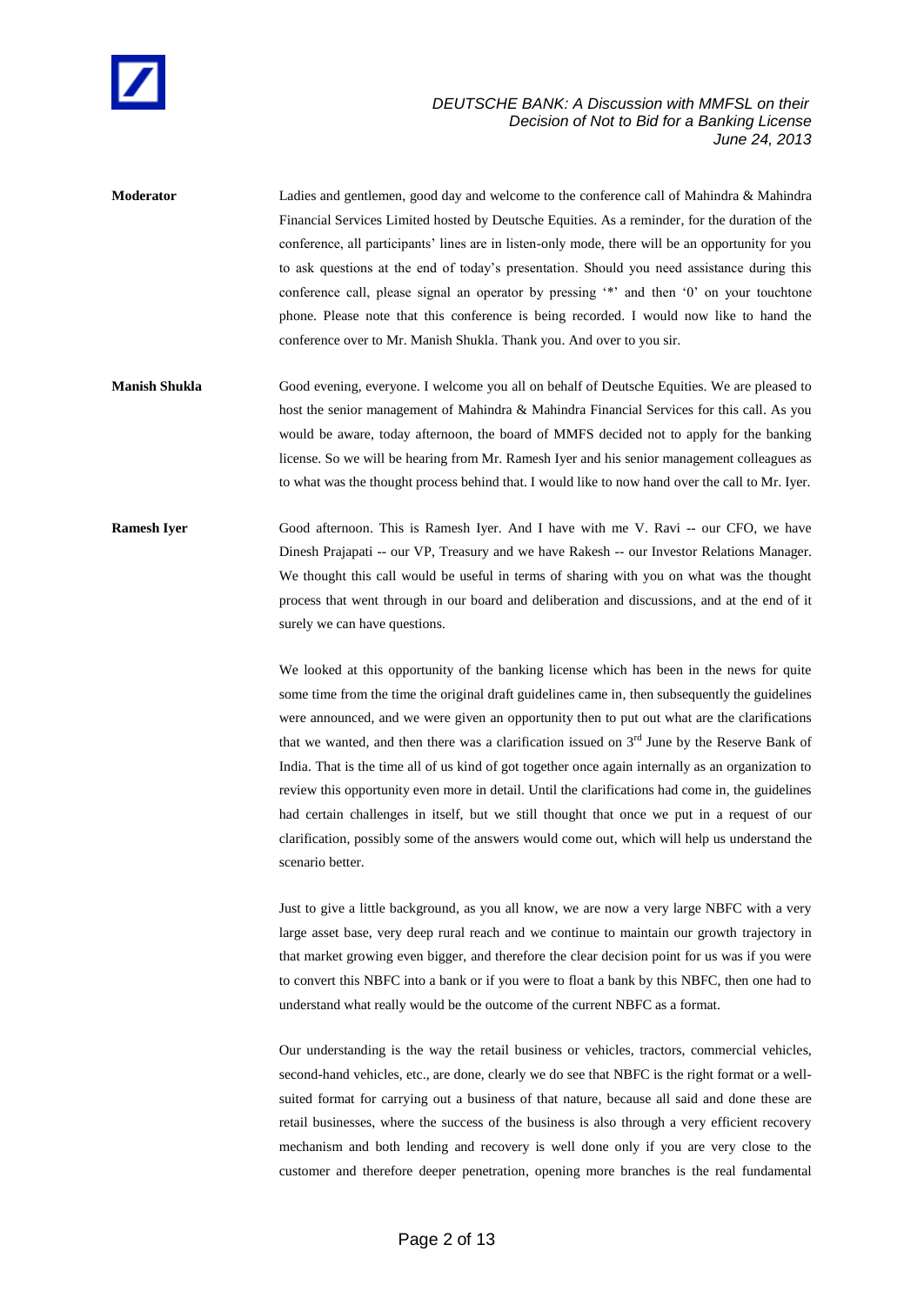strategy or the success story. And that is what we have demonstrated so far in this model. And therefore as of today as we speak, we are a large company with 670-odd branches with about 11,000, 12,000 people manning them across the country, and therefore we had to ensure that we keep the interest of all stakeholders in mind in whatever decision that we take. We also think given the way the guidelines is today and the clarifications which have come, it requires us to take certain decisions right up front; one of them being keeping the CRR, SLR on the entire NBFC balance sheet, which would mean a very large amount set aside to be kept as CRR, SLR, and it is not about just our ability to bring this kind of funds, which of course is possible for a group like us, but more importantly, the cost that it will bring in up front for such a large balance sheet built on totally a different format, and therefore that was one of the decision points.

The second was that if all of these branches had to be converted in a shorter span of 18 months provided in the guidelines to become a bank, I think it is very impractical to even consider that 700 branches can overnight be converted in such a short time into a banking platform. And during this intervening period, we will continue to be adding branches and growing the balance sheet, and therefore it will continue to have this impact of conversion and SLR, CRR to be kept. So therefore the second decision point was how easy and how many of these branches can actually be converted into the banking platform.

I think there is a third requirement which is the 25% of the total branches that we would eventually have as a bank; 25% of it needs to be in such locations, which are unbanked with the population going below 10,000. And therefore even if we were to go ahead with the path of converting our 670 branches into a banking platform, which would have meant that about 180, 200 additional branches will have to be created in those unbanked smaller area, and that would have by itself become a huge challenge of how do you create that and what exactly do they do once you create that. The other way round of looking at it was that if you were not to be able to convert all our branches, how many of the current branches then you actually give up in this process and therefore what kind of an impact does it bring on the business and how does it then the whole balance sheet look like.

Taking all of this together, we thought that if we were to go ahead and request the regulator through the clarification that we sought that, whether there can be a coexistence of the NBFC along with the banking model for a reasonable period of time until when whole of this branch can in a very logical step-by-step without destroying any value for any of the stakeholder be converted into the new platform. Because at no stage as a corporate the way we built our business, we ever wanted to really destroy value to any of the stakeholder including our future customers. Because it is very important here again to understand that what looks to be a business model it is also a very strong support in the financial inclusion, direction that the regulator and the government has been looking for when we go out and lend credit to that set of customer and population, it is also the families of these populations who get the benefit of it because almost all products that we finance are livelihood products and therefore, that is a new stream of cash flow that these customers also generate. Keeping all of this in mind, we did not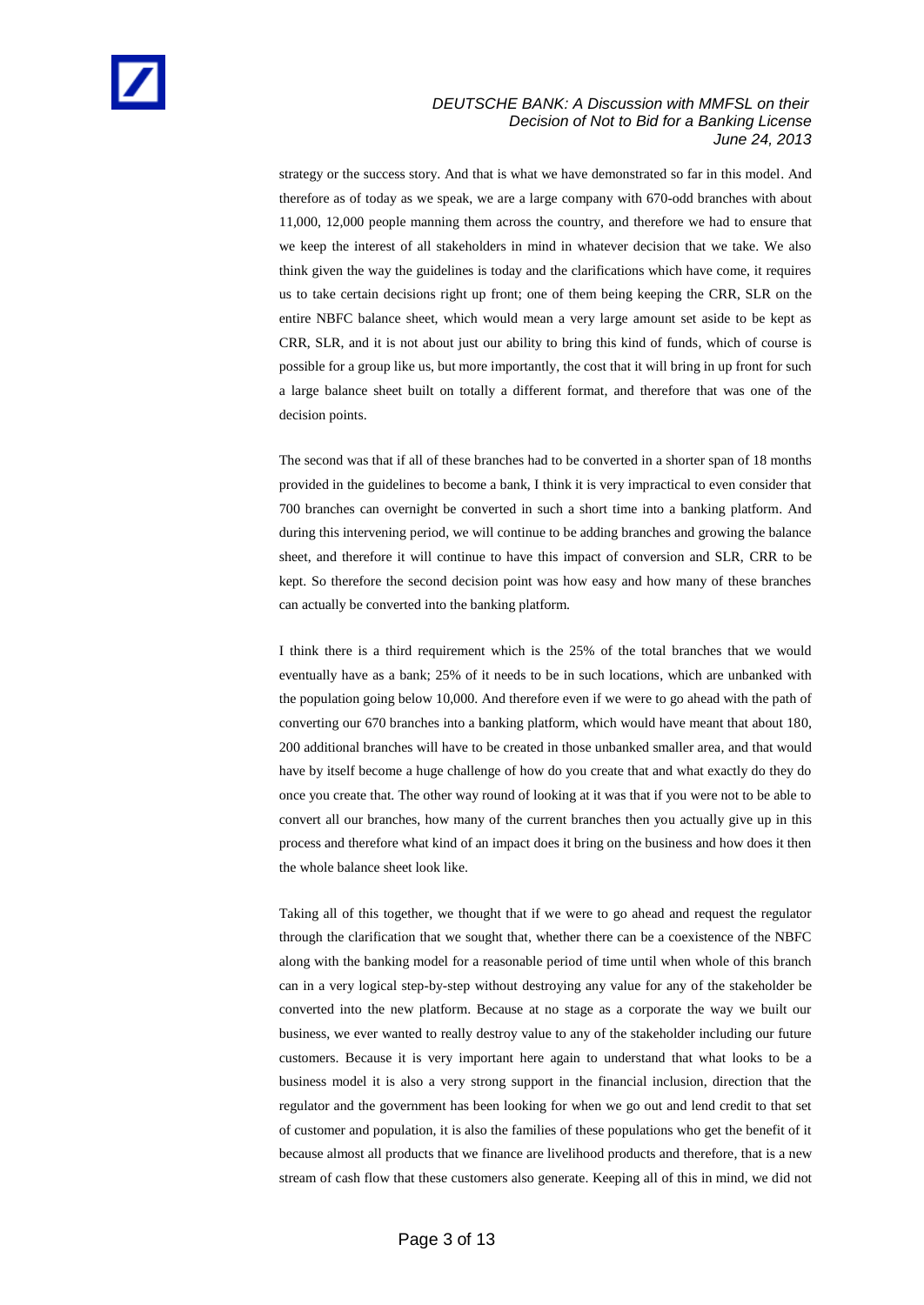at any stage wanted to play a role of destroying the value for any of the stakeholder and therefore the board came to this conclusion today that clearly, if you look at the guidelines, do not really address the transitional issue that is being faced when you have to convert such large NBFC into the banking platform, and it clearly looks to us that because we are a large NBFC, the impact of this guidelines are severely impacting large NBFC as ours, and therefore the decision was that we would stay put the way we are today. And if the amendments to the guidelines had to come the way we are expressing and anticipating, and if we try to commit any point of time, then we believe that we are still wanting to be moving to that platform subject to the amendment addressing all those issues that we are talking. Because at no stage we ever wanted to move towards banking just because there is an opportunity out available there. We want to move into that platform only if what we do currently can be done in a much, much better and a larger way tomorrow. If it is going to be the same way or less than the same way, then that is not an opportunity for us at all. And therefore, we have always stated this that as an NBFC, we continue to see that the opportunities are no less. We continue to believe our strategy of going deeper penetration, building relationship with multi-manufacturer, getting into more geography and therefore supporting many more larger customers wanting to acquire assets will continue to be our approach, and therefore in the new format of banking if it had to come through, we wanted to look at, "Does that allow us to do the same business without destroying value to anybody and still serve the purpose for which we had set up this whole activity." And I thought this is something that we will share with you and therefore these were the fundamentals on the basis of which this decision was taken, and we have today come to this conclusion through the board's guidance that if all these amendments and guidelines are not really reset to accommodate this requirement, then I think at this stage we will continue to remain and continue to deliver what we have been doing so far. So this is I thought is the summary of our decision point and that is where are today. So, I think we can open it up for questions if people have any and the whole team is here and we can take any of these questions.

**Moderator** Thank you very much sir. We will now begin the question-and-answer session. We are going to take our first question from the line of Rishi Arya from Canara HSBC. Please go ahead. **Rishi Arya** What prevents Mahindra Finance to do business in the banking environment, is it regulatory, operationally, what are key top 2 or 3 things? **Ramesh Iyer** I don't know exactly what your question is addressed to, but we believe that currently we have 670 branches, all of them cannot be converted into a bank within the timeframe that has been set out in the guidelines, and therefore, let us say that 100 branches become a bank branch, at least the guidelines says that therefore the other 600 branches would ineffective become nonoperating for business. That is one of the biggest challenge that we see and we have not really even addressing at this stage how to convert our 2.5 million customers into a banking platform. **Rishi Arya** So banking platform would mean...?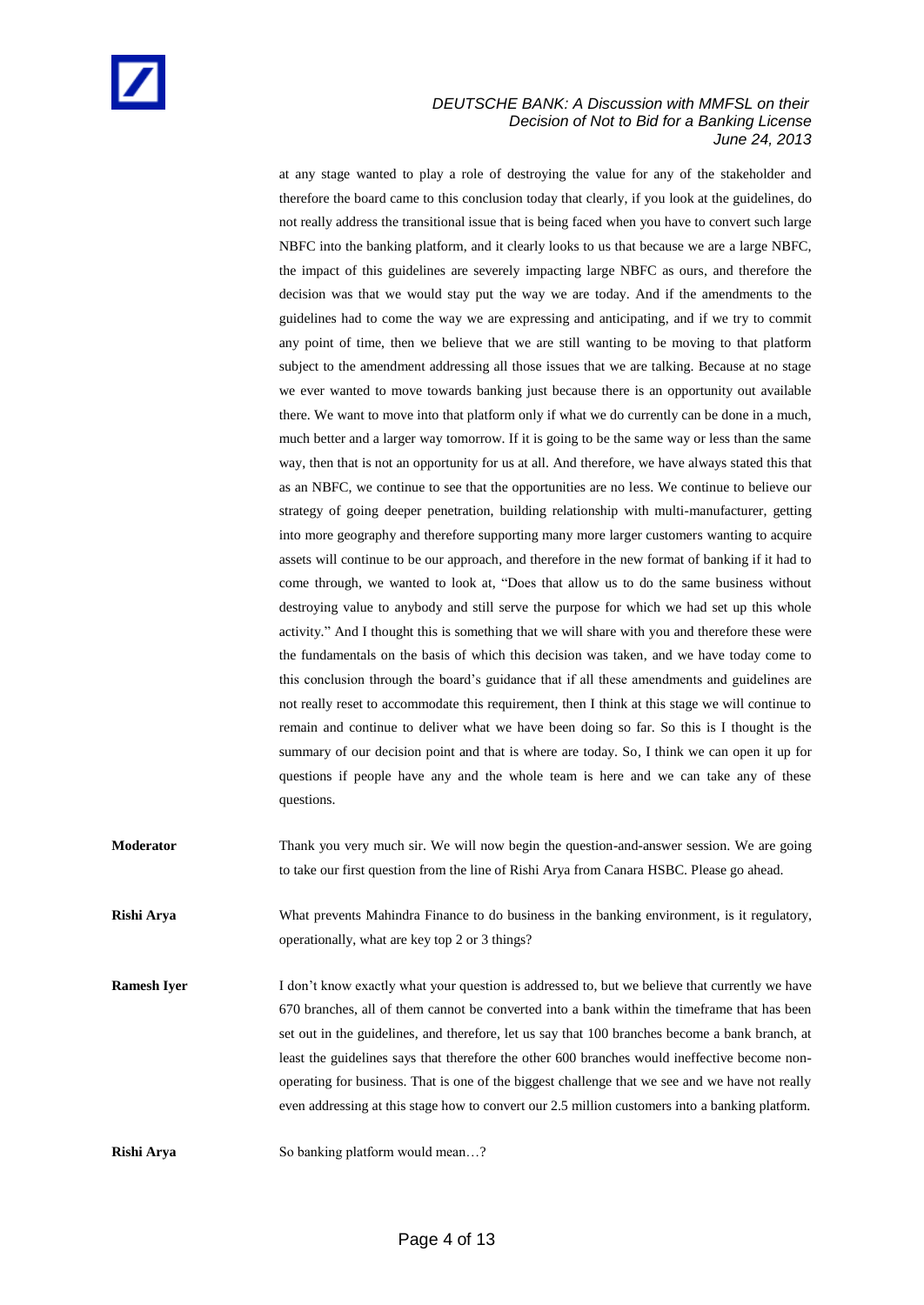

**Ramesh Iyer** Everything else, like getting into agreements to be changed, all kinds of things will have to undergo change, those are administrative challenges even though.

**Rishi Arya** I understand, and theoretically, one branch converts into a banking branch, can it operate on a completely similar fashion the way does right now, will it also limit the operation?

- **Ramesh Iyer** I think it will also limit the operation is our understanding because in a business like us, I started off with that, that it is very strongly recovery-based model as well. And therefore on the street banking virtually is what gets done. We go to the customer place, collect money and then it is transported into a bank account which is close to the branch and the branch is not where the customers really come in, because the customer maybe 70, 80, 100 Kms away from the branch where we are situated. Many of the things that we do today as an NBFC on the street, therefore will become difficult which is why we are asking for the coexistence for a reasonable period of time, where we can then start realigning all of this, bring in some even more stronger technologies, support if necessary and then participate possibly in a different set of customer base as well who are very close to the branch.
- **Moderator** We are going to take a next question from the line of Anand Vasudevan from Franklin Templeton. Please go ahead.
- **Anand Vasudevan** What I would like to understand is, will this be the same stance at the M&M group level as well?
- **Ramesh Iyer** I would assume so because as MMFSL board, ultimately, that is the decision today taken and we have not been guided otherwise anyways. So I don't think it is going to be an alternate decision on this and it will be this decision.
- **V. Ravi** It is Mahindra Group decision, in the sense, Vasudevan, if you look at it, the guidelines do not permit NBFC coexistence within the group. Let us assume there is a bank decision also is there by any other entity within the group, then these NBFC activities have to be transferred to a bank. So, our company will have to be involved for such a decision. So it is a group decision.
- **Moderator** We are going to take a next question from the line of Sanjay Parekh from Reliance Mutual Fund. Please go ahead.
- **Sanjay Parekh** Just wanted to know that, if you would have applied for the license, what would be your thought process in terms of how our ROA and ROE would look over the next 2 to 3 years? Of course these guidelines are not very amicable, but to what level would have it led to a fall in ROA and ROE for us?
- **Ramesh Iyer** I think we may not be able to say how this would look, but if you look around the banks, and if you look at what are their ROA, I am not too sure that we can be very different from all of them as a banking platform except that you will have a better leveraging as compared to an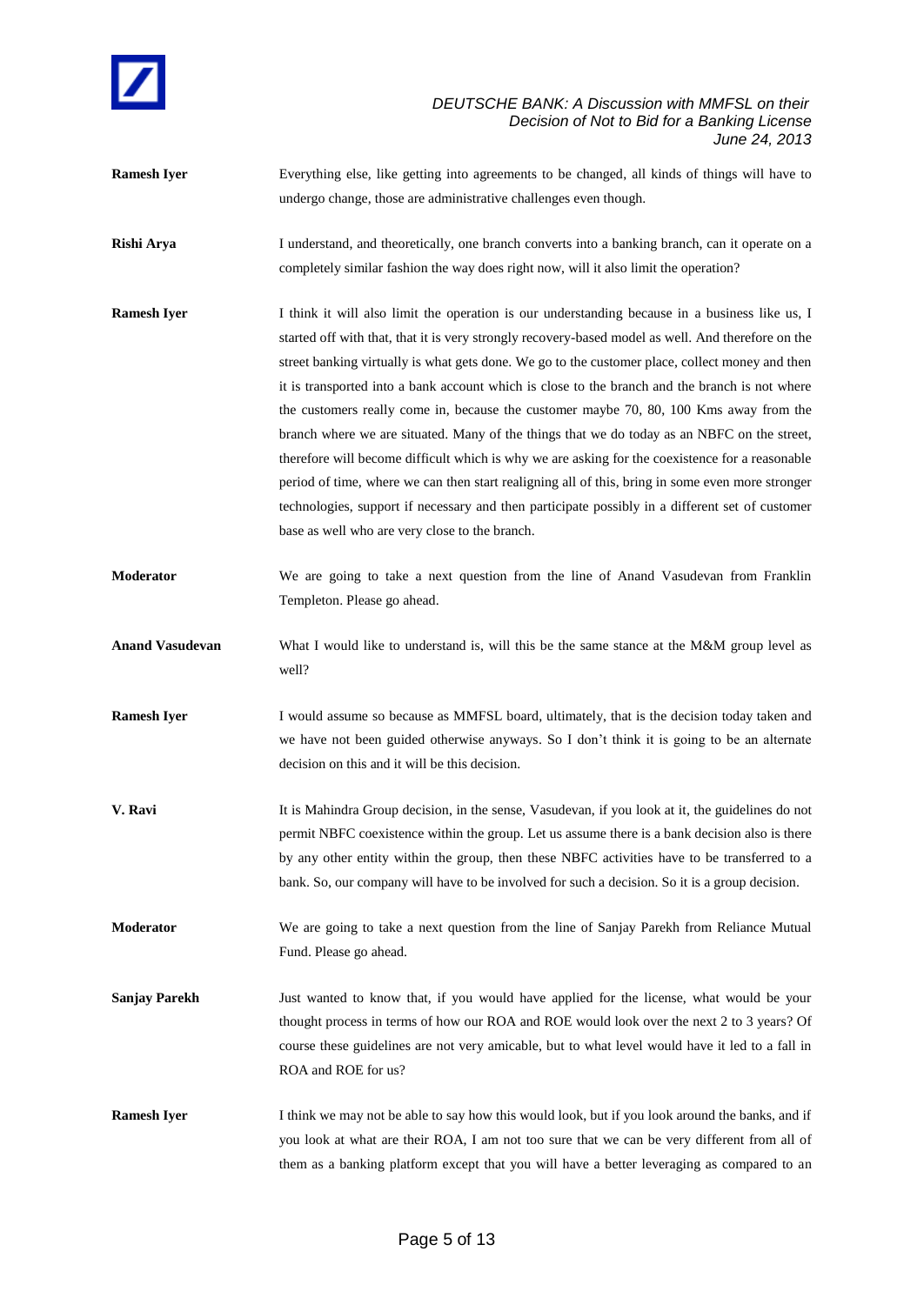NBFC and therefore even though the ROA could be lower, the leveraging could be better and therefore the returns could still be something else, but I think we have enough banks around us which tells us how they are different. If you look at our own overall behavior of the financial numbers, we are probably better than many banks, we are as close to in terms of being the leader on the NBFC front as well. So I think it is not right for us to say how this would have changed itself, but one has to take a call that what are the banks around and therefore how we can be very, very different from them. **V. Ravi** The key learning is that the impact of CRR, SLR is immediate, whereas the CASA build up

- will take over a period of time. Basically, in a bank, the CASA brings in the cost benefit, which is to some extent is absorbed by additional burden of CRR, SLR. But here if you see the CRR, SLR burden will take place immediately, and the CASA benefit will come over a period of time. What will happen is that the hit will be more than the benefit.
- **Sanjay Parekh** And we are better placed on priority sector, but how would we have done there, but ...

**V. Ravi** Priority sector is not posing a problem in the initial years for Mahindra Finance.

- **Moderator** We are going to take a next question from the line of Shrey Loonker from Reliance Mutual Fund. Please go ahead.
- **Shrey Loonker** Just wanted to understand Ab initio, but for the ROA, what were the operational reasons for which a banking license made sense for us apart from financially, what was the larger thought operationally, how would it help to us, just Ab initio why were this even an opportunity?
- **Ramesh Iyer** I thought I said it in the beginning. We believe that if the same thing can be done in a much better, maybe over a period of time even at a little cheaper way because once you built a lot of CASA etc., your cost of funds benefit would come, and maybe you would therefore pass it on to some customer and then eventually make the customer sense. And then as a bank when you possibly have in the same franchisee or the same channel, you can do many more things like, you can even play a role on the liability side much stronger than you play today. That is one possibility that one wanted to always look at. Then SME financing which is otherwise a little more core to a banking platform than to really NBFC platform. So I think there are opportunities of doing many more things which otherwise would not be possible on an NBFC platform, but not at the cost of giving up what an NBFC is doing extremely well.
- **Shrey Loonker** At present, if you were to map your branches what percentage of branches would have qualified for the unbanked one?
- **Ramesh Iyer** Unbanked one will be very small; 10 to 15 branches maximum, but that is another point of explanation that we have given to the regulator that don't go by the branch address, but go by the customer address. Branch will always be conveniently located from employee perspective, administrative perspective, etc., etc., but ultimately we are servicing the customer on the street,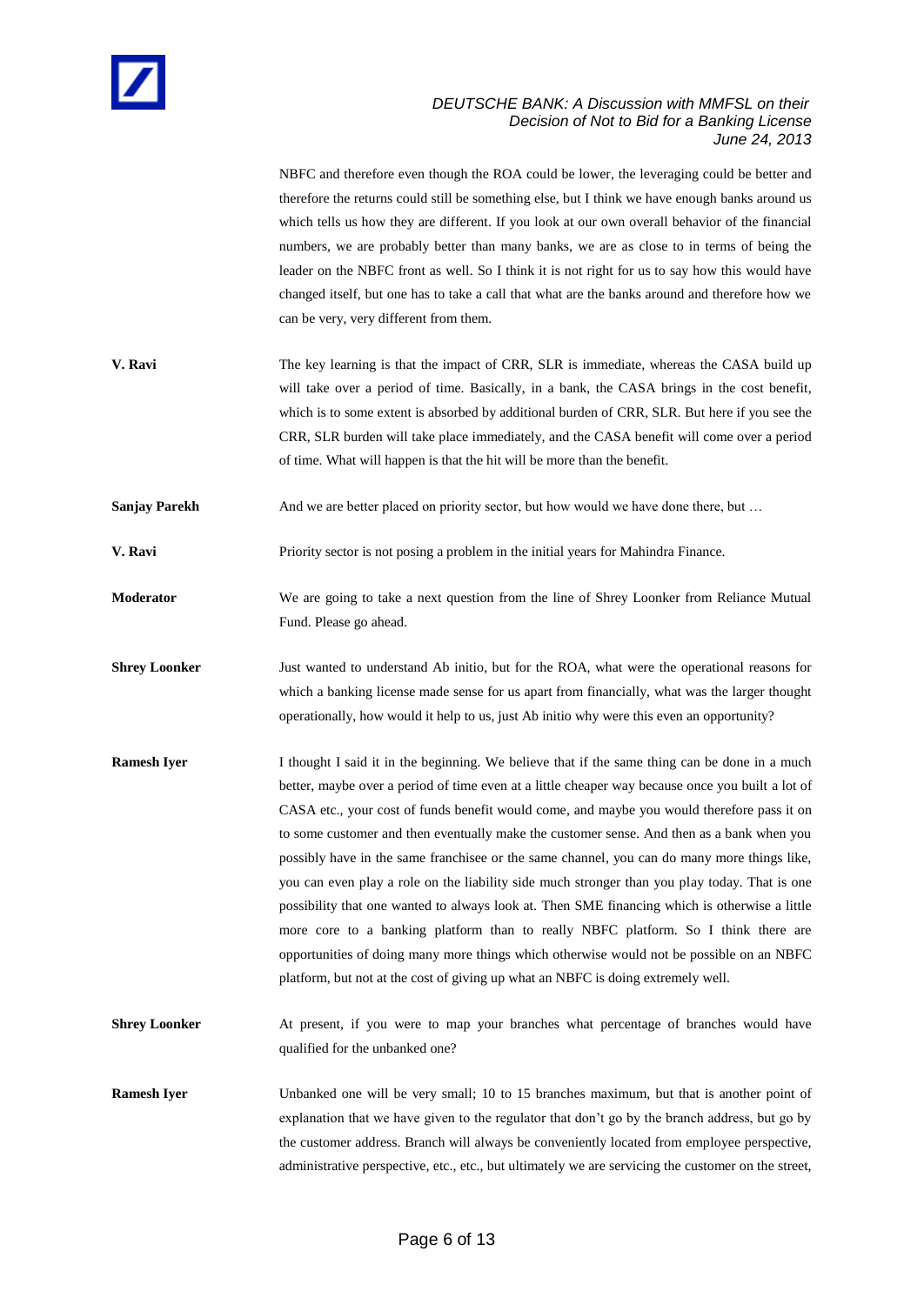that is one more point that I have made that the flexibility difference between a bank and an NBFC is that we do transact many things on the street. Our customer today are spread in 1,70,000 villages. So it is important to look at where the customer is and who is getting the benefit of the whole platform as compared to where your real branch is. But nevertheless, I think from the 2 to 6 category perspective what our regulation is talking about in the Tier-2 to Tier-6, I think about 400 branches would have qualified under that. **Shrey Loonker** Given that now we are going to continue in the NBFC format, say probably 5 years down the line, would it be fair to say that our share of unbanked branches will be more? I am just trying to map the expansion out. **Ramesh Iyer** Let us go 5-year behind and if you take last 50, 70, 80 branches that we would have opened, and if you were to look at the population of those locations 5 years back, possibly some of them would have been unbanked. The country is also progressing. So what looks unbanked today, 5 year later may not look that way. So wherever we are today, 5-year back they were also not fully banked and they were not fully economically active. **V. Ravi** But what our branch expansion has steadily been always going more than interior, more deeper, we are not opening much in cities and all, we are going deeper and deeper and deeper. **Ramesh Iyer** 80% of India's districts we have covered as a district and out of this about 9,000 odd taluks, we are already there in about 6000 odd taluks. So as a branch expansion program, I don't think we are looking at taluk headquarters or district headquarters, it will therefore be more deeper. **Shrey Loonker** Given that we have taken a decision, would we like to be proactive on the NPL recognition norms? **Ramesh Iyer** We are actually almost in end of June. I am not too sure that these are very precise balance sheet question, if we can avoid this and wait for 30<sup>th</sup> June to be over? **Moderator** We are going to take a next question from the line of Ashish Sharma from Enam Asset Management Company. Please go ahead. Ashish Sharma The reason is that CRR and SLR sort of regulatory caution, in the press release you have mentioned that both bank and NBFC needs to coexist. If one of a regulatory arbitrage is given by the RBI, I think which one is important for you to reconsider this decision? **Ramesh Iyer** I think if they agree to coexistence, everything is a subset actually. So we would prefer coexistence. Ashish Sharma **At this stage is there any possibility** for you to have a dialogue with RBI or is it the final decision?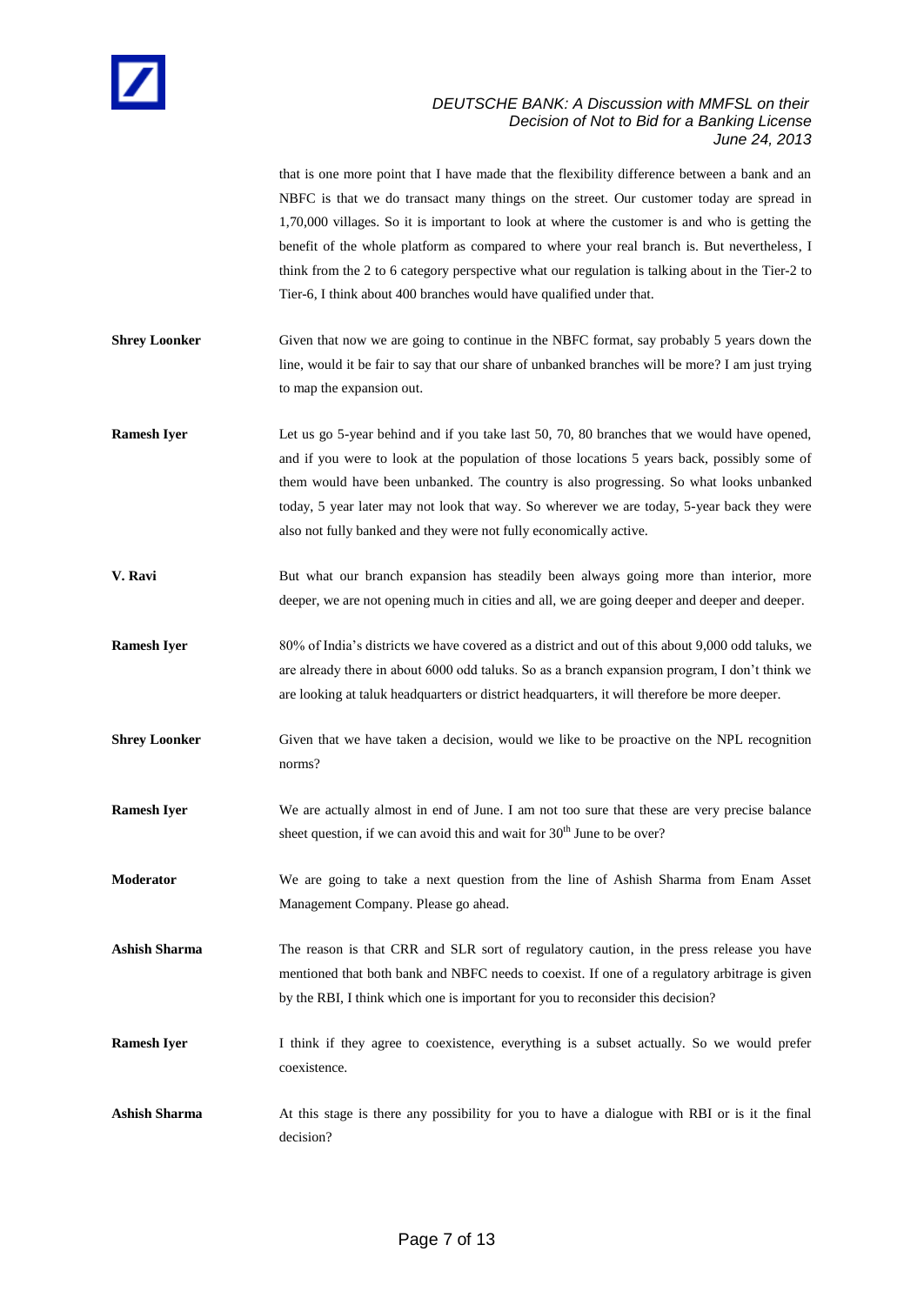

- **Ramesh Iyer** We go by the guidelines and guidelines says that no forbearers would be accepted or clarifications clearly says that. When the guidelines were issued, I am sure people had put up for clarification certain questions and when the clarifications came out, it said that no forbearers will be allowed.
- **Ashish Sharma** Just now you mentioned about other competition. We have seen some of the private banks become quite aggressive in the rural and the semi rural sort of geography. Is it important for you to have that liability side of products also…?
- **Ramesh Iyer** As an NBFC on the liability side, fixed deposit is one product. We have a license and we are mobilizing deposits currently. And as we move along, I think we would open more collection centers, more service centers. Ultimately, fixed deposit success is in how well you service your customers there. Like we had originally only 2 centers, today we have more than 6, 7 centers, 10 centers, so we will keep increasing the number of centers from where deposits will get mobilized and the customers would get serviced.
- **Ashish Sharma** Does it not change the branch expansion plan for Mahindra Finance, we will be little aggressive now?
- **Ramesh Iver** No, we had said that at the beginning of the year as well that we normally open about 50, 60 branch a year. In this quarter, I think we have opened about 15, 16 branches already. So I don't think we will reset that plan either less or more. We know that 50, 60 branches in the year is the requirement which can recruit about 1000-odd people, train them, and put them on street.
- Ashish Sharma You mentioned about the taluk's penetration. We have already done 6000 taluks. What would be the number for a bank which is aggressive? Would have they already mapped these taluks or they are far behind even mapping these taluks?
- **Ramesh Iyer** I think they may be behind. I don't know if you are talking of private banks coming to rural, where we started off with, I think they will come to where we were 3,4,5 years back or maybe even further.
- **Moderator** We are going to take a next question from the line of Parag Jariwala from Macquarie Securities. Please go ahead.
- **Suresh This is Suresh here. Just wanted to understand one important aspect which a lot of NBFCs are** telling as a reason to apply for a license and they are saying that banking as a sector is size agnostic, in the sense that eventually say 15, 20, 30 years down the line as an organization if you want to exist, you cannot build a balance sheet or say \$30 billion in the back of wholesale deposits or wholesale funding and that is the reason you want to go for utilization of your franchise or being in a position that fixed deposits. So how do you look at this, because you are telling that fixed deposits you are going to accept, at the same time there is an RBI committee which is looking at possibly banning all the NBFCs from accepting any kind of deposits that is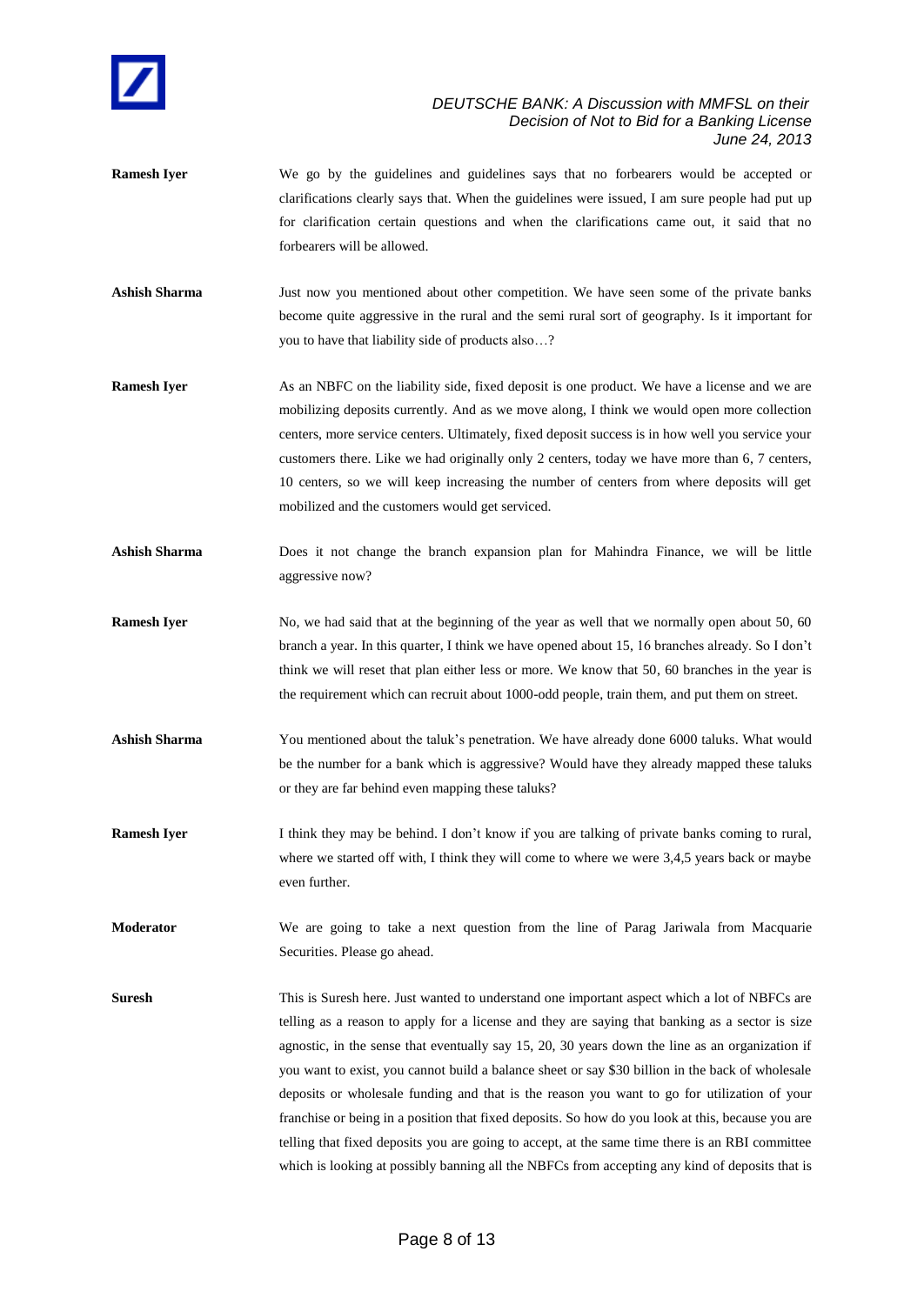also being in the discussion and RBI governor has also made some statements? So, just wanted your thought process on this.

**V. Ravi** Basically, what we are thinking is that to access liabilities there are 2, 3 important requirements, the brand name, very high credit rating, and very good capital adequacy, and of course the past track record, and this will probably determine. Our view is that, when assume for a second, there are only limited funds available that would chase a good brand name, high rated company, very high capital adequacy companies which is having a sound track record, and all these parameters we very well qualify, in addition to that we have an excellent assetliability management policy. So I believe that if we can diversify our resources which we have been doing successfully, we should not have a constraint for growing the balance sheet, and we always have in fact whether even if someone is going to give us, let us assume practically 100% of the funds that we require, we always have a policy of limiting them to a prudent level from our side even though the cost could be somewhat cheaper. So we always keep in mind a risk management policy, asset-liability management policy so we spread our basket and eggs quite well. So I presume that with these kinds of already proactive initiatives, we should not have any problem in building a balance sheet provided these 4 factors are kept in mind.

**Moderator** We are going to take a next question from the line of Kashyap Jhaveri from Emkay Global. Please go ahead.

**Kashyap Jhaveri** My question is on the SLR and CRR requirement. When we initially thought of applying for the license or let us say post the draft guidelines, was it a thought in the mind that probably to meet these norms will be fairly long period available?

**Ramesh Iyer** Not really fairly long period, but we thought that at least in the NBFC asset, they will allow time to run down and not really require to keep an SLR, CRR on that, because those are the assets created in another format, then to expect that they will all be transferred here and then you will have to keep it, because all of us know that you cannot convert all your current branches into a bank immediately. And therefore our belief was to the extent the branches get converted and the asset out of those branches of course we have to give because they move into the banking platform. But all other assets, our expectation clearly was, it would not be. Clearly, it was our expectation and which is why we waited for the guidelines, and more importantly waited for the clarification. If it was well understood right at the beginning that it will all be only this way, then one would have gone ahead much in advance we would have made this mind. We have to wait for the clarification to come through and therefore this decision.

**Kashyap Jhaveri** Second question is a sort of continuation of the previous one, eventually at certain point of time Mahindra & Mahindra Financial Services will be probably of a size where borrowing through the wholesale route or borrowing from the banks might actually become sort of cost counterproductive, in that sense probably the banking license window might not actually open up at that point of time which it is today. So have you thought of that longer than period that in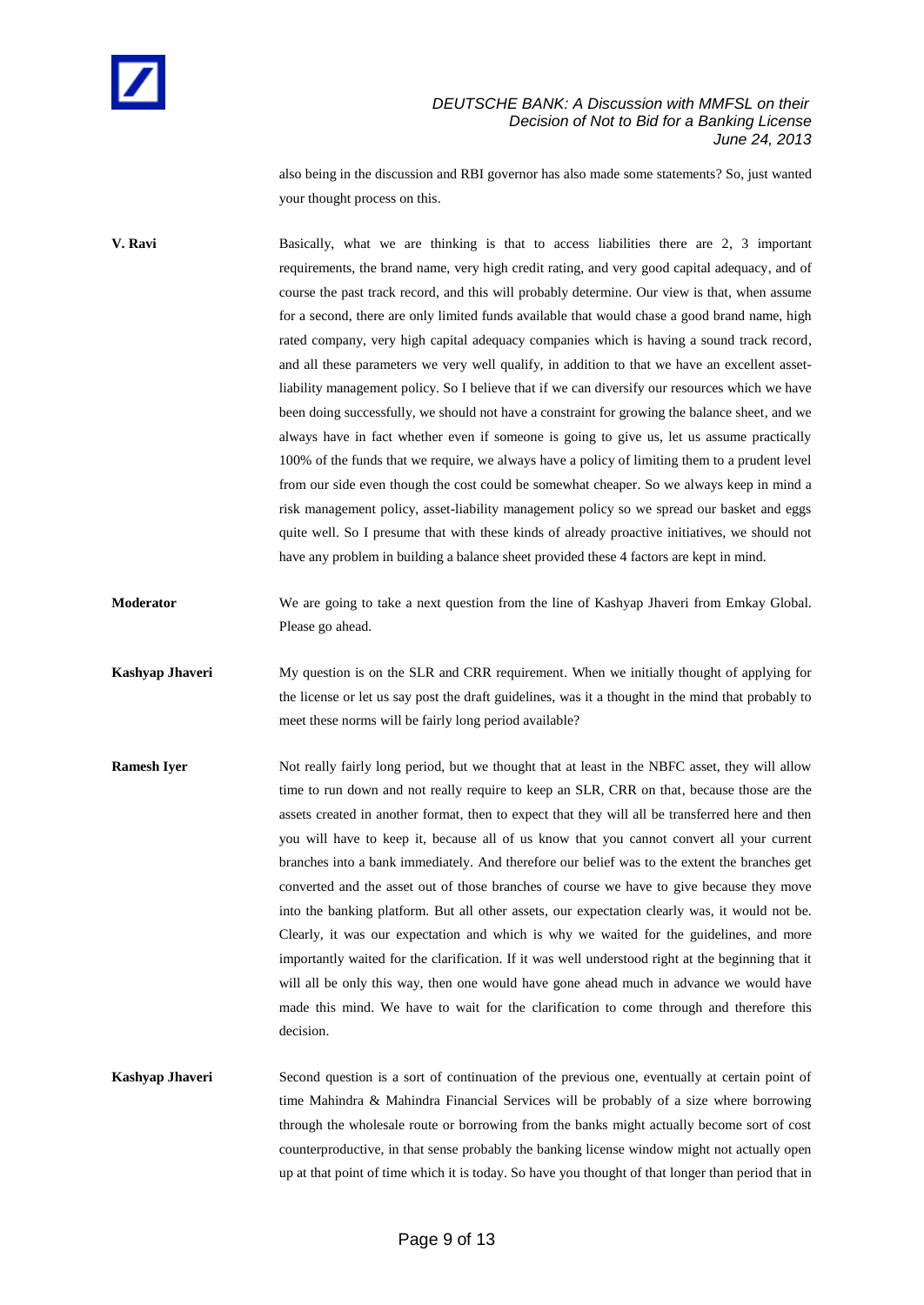a certain point of time when the borrowing through the market when certain size becomes a bit difficult and window at that point of time actually may not be available, what is our plan in that sense?

**Ramesh Iyer** Clearly, if you look at from the current scenario as well, if an application does not assure a license to everybody and therefore from the regulator point of view, even NBFC is an important requirement and a format. Some people right at the beginning for whatever good reason, said, they will not go ahead with banking. So, there is a very clear future forecasted from everybody that even as an NBFC, you are required to be a part of that whole economic system. So it is not that this format is not the requirement that is one. Second is historically, if you see when some window shut therefore there are some alternate developmental window that gets open. Even today NBFCs are not allowed ECB whereas the regulations are changing to become more stricter for NBFC, we have been talking about it last couple of years, and like Ravi just explained in the previous question, if you are a AAA-rated, well governed, good balance sheet, all that considered, there could be an opportunity of a new liability program coming in. The securitization for next 25 years would not remain as an unmatured product. So therefore securitization can become once more an active proposition. 10-year back if one were to forecast next 10 years down the line how the liability is going to look like, not many of the things we would have been able to also forecast. But I think as the country progresses, as the overall financial need increases for meeting aspirations, then I think the regulator also plays a developmental role, not just plays a controlled role. So we are very confident and hopeful that as the regulator plays the developmental role, more instruments will come into play. Very recently, we could raise debt from external agencies or whatever, FII. This was not something that was even discussed 6 months back or 1 year back. Therefore, the multiple opportunity. Look at the capital itself, when capital adequacy moved from 10 to 12 to 15, there was a thought process that NBFC may not be able to bring capital, they may not be able to match the growth, but I think demonstration of the NBFC as a format has helped people to be able to raise capital as well. If the company does well, the model does well, if the country does well where such models are required for retail growth, I very strongly think that one would see more developmental role and instruments coming into play.

**Kashyap Jhaveri** In your deliberations, obviously, was there any thought process if still we were to convert into a bank given the clarifications, what are the ways we might have discussed to raise that kind of 8,000, 9,000 odd crores. Was there any possibility of raising first of all that money? And obviously cost is one of the matters which might have deterred us.

**V. Ravi** This year so far we have raised Rs. 9,000 crores, last year we raised Rs. 16,000 to Rs. 18,000 crores, so much more than Rs. 8000 crores we have…

**Kashyap Jhaveri:** I am saying, this would be Rs. 9,000 crores over and above what we were actually raising through the year.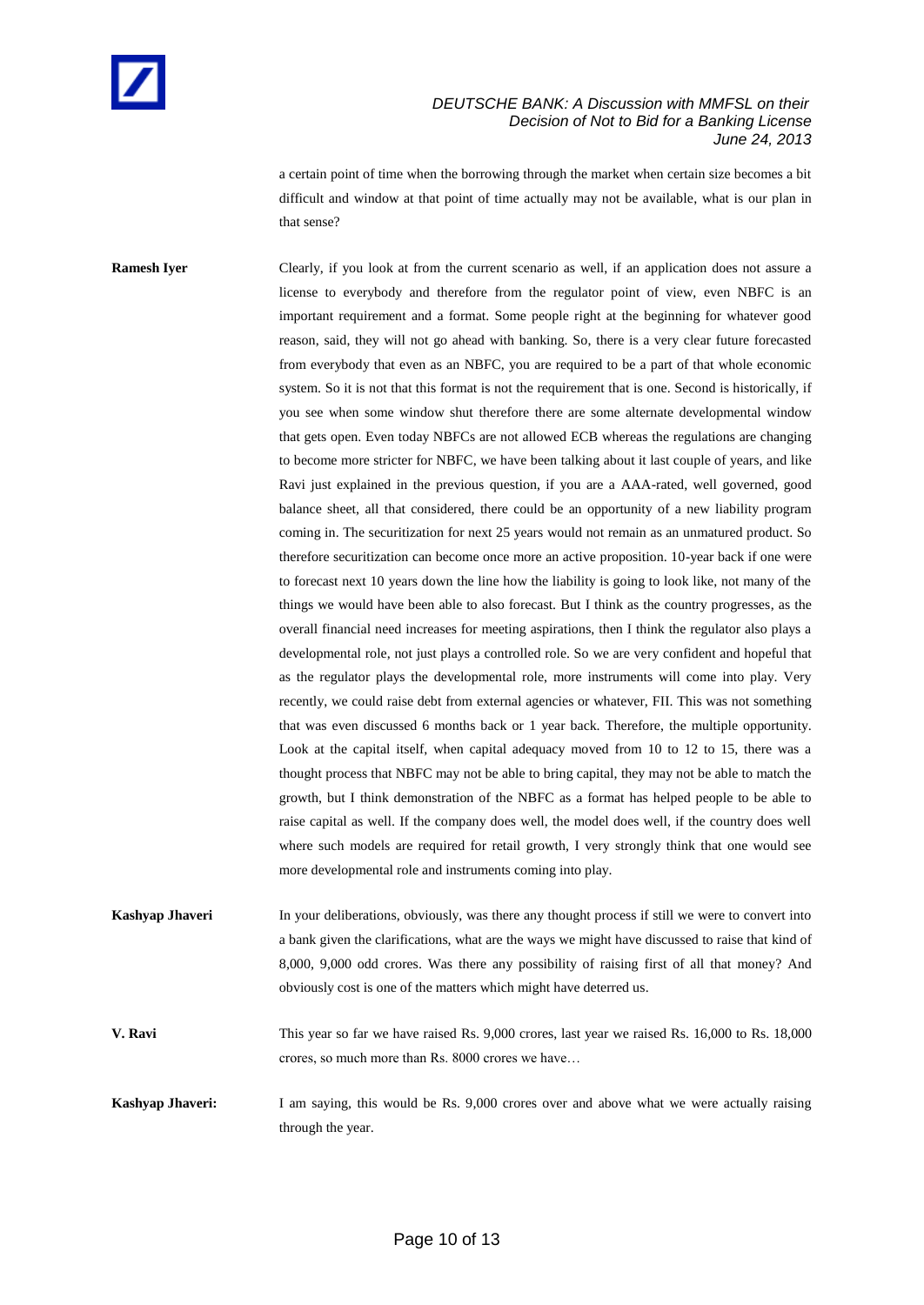

- **Ramesh Iyer** I want to just clarify to you that it is not about raising money which is a concern, it is about raising money for an asset which is created on different platform altogether and that will have to run down over a period of time because they are not going to stay with you forever, and therefore we are saying that this kind of a regulatory need should be imposed on the new platform on which new assets are going to be raised.
- **Kashyap Jhaveri** But we were fairly confident that we would have raised that kind of an if we were to go for a banking license?
- **Ramesh Iyer** Let us turn it around, last year we did some Rs. 25,000-crore disbursement, suppose this year we want to do Rs. 40,000-crore disbursement, I don't think we have got round and say, "Oh! Will we be able to raise Rs. 40,000-crore?"
- **Moderator** We are going to take a next question from the line of Chinmaya Garg from Dron Capital. Please go ahead.
- **Pathik Gandotra** Hi, this is Pathik Gandotra. I have two questions actually; first is that if the SLR, CRR cost was up front, was always very well known to everybody that is the cost that you will have to take initially if you want to become a bank, the benefits eventually will come over a period of time as you get CASA and then fee income avenues open up to you and you can take more leverage, and you can scale up to a much bigger institution over a 25, 30 of horizon, so those were the clear benefits of becoming a bank and SLR, CRR cost and a short term hit on profitability was a reasonable cost to pay for it. I don't understand as to why that equation would have certainly changed for you that is point #1. And point #2 is, this country has witnessed mergers or banks in NBFC where NBFC branches have existed in the merged entity as asset finance branches, and all of them have not been converted to bank branches. There is a precedent for that already which exist in this country. So I don't understand why that would have also been a problem in you becoming a bank. So frankly I really cannot understand why the board has decided not to become a bank.
- **Ramesh Iyer** One is we want to be very clear whatever are the guidelines we want to stay with the guidelines rather than expecting and imagining something will happen. That risk we don't want to take as a business model. We have a very large business model with list of stakeholders who's interest needs to be correctly protected and I don't think ever before the guidelines was written which says no forbearers will ever be allowed.
- **Pathik Gandotra** Forbearers mean SLR, CRR is what you are saying?
- **Ramesh Iyer** Not necessarily, I am saying even for that matter, I don't think it is practical for us to imagine 700 branches can become a bank branch tomorrow.
- **Pathik Gandotra** All I am saying is that do they have to all become branches or some can coexist as just asset finance branches and they can still be branches?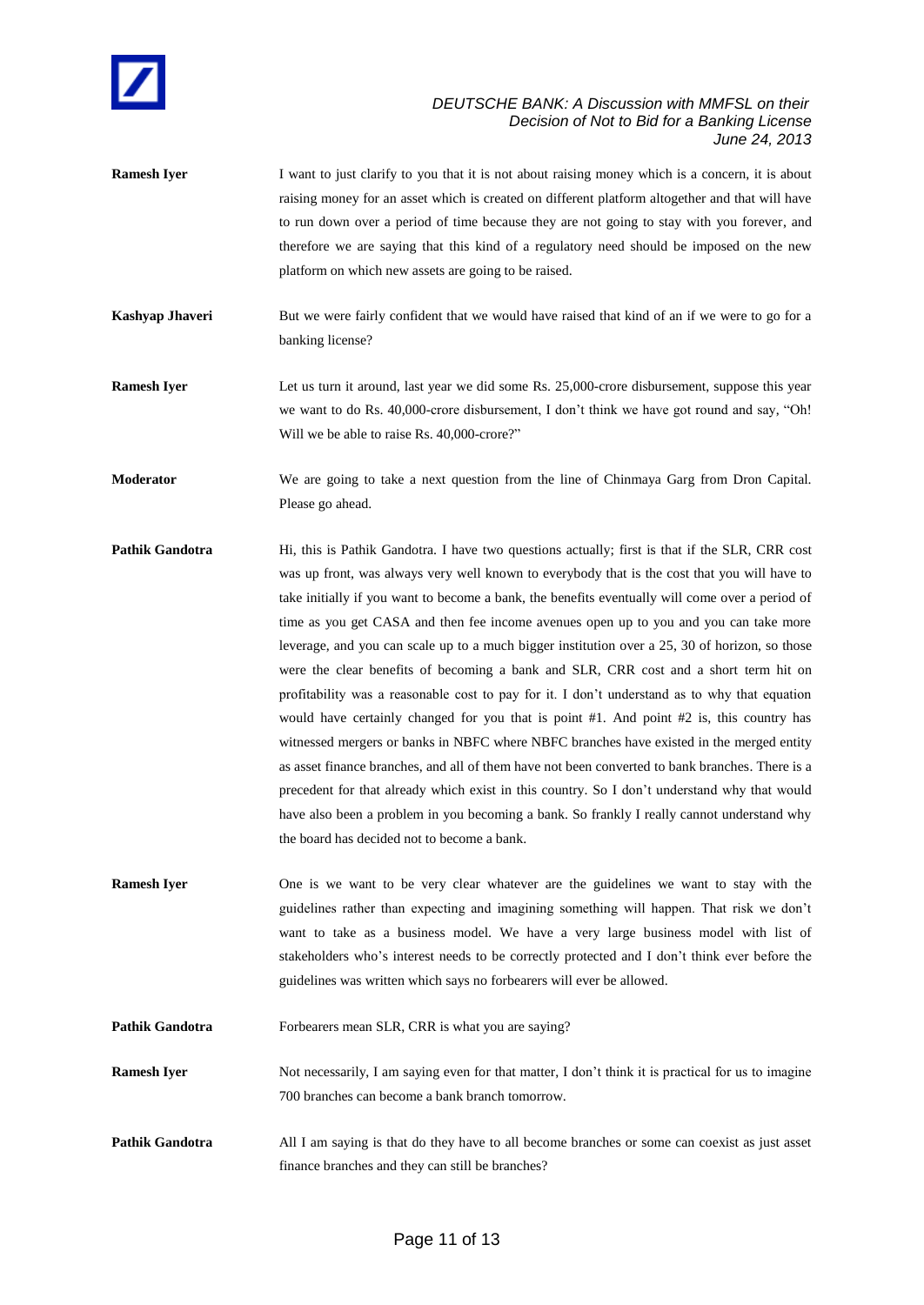

**Ramesh Iyer** No, it can or it need not, I don't know, but if we would like to exist as a bank branch, if we are becoming a bank, we want all our branches to become bank branch, otherwise no point in just keeping one far away one branch just doing some asset thing, and how do you control all that they will not do things in a wrong way, we don't want to run any risk of branch, we don't want to run any regulatory risk, and then ultimately therefore 700 branches of us cannot become a bank branch tomorrow morning. And then you have to read it along with that 25% additional we have to open in less than 10,000-population locations. So therefore it brings in another additional requirement of branch to be opened. So if that cannot be made then the number of branches that we would convert will become much lesser and the way we understand is that whichever branch of NBFC does not become a bank cannot do business, which means straightway giving up of business until they become a bank branch and the whole time available is only 18 months.

**Pathik Gandotra** What was the most important if you want to take off the reasons why you would not decide to do this?

**Ramesh Iyer** I am saying operational reasons.

**Pathik Gandotra** No because I am saying that if any NBFC could have become a bank, in my mind was...

**Ramesh Iyer** Just for your convenience, let me put it the other way round, that we had only 20 branches and we had Rs. 1,000- or Rs. 2000-crore of balance sheet, I don't think there would have been any discussion at all. Rs. 30,000-crore to 2.5 million customers spread in 670 to 700 branches all to be converted into a banking platform in less 18 months and not do any business during this period because all time will be taken away just doing this.

- **Moderator** We are going to take a next question from the line of Nikhil Rungta from Standard Chartered Securities. Please go ahead.
- **Mahrukh** This is Mahrukh. Just wanted to check that you were saying that you needed more transition time and obviously the transition time was not enough. So what was the transition period that would have satisfied you?

**Ramesh Iyer** Best would have been forever coexistence, and definitely more than 18 months.

**Moderator** We are going to take a last question from the line of Umang Shah from CIMB. Please go ahead.

**Umang Shah** How do you expect the competitive landscape to change next 2- to 3-year period assuming that some of our competing nonbanks do get converted into banks and are into similar kind of businesses?